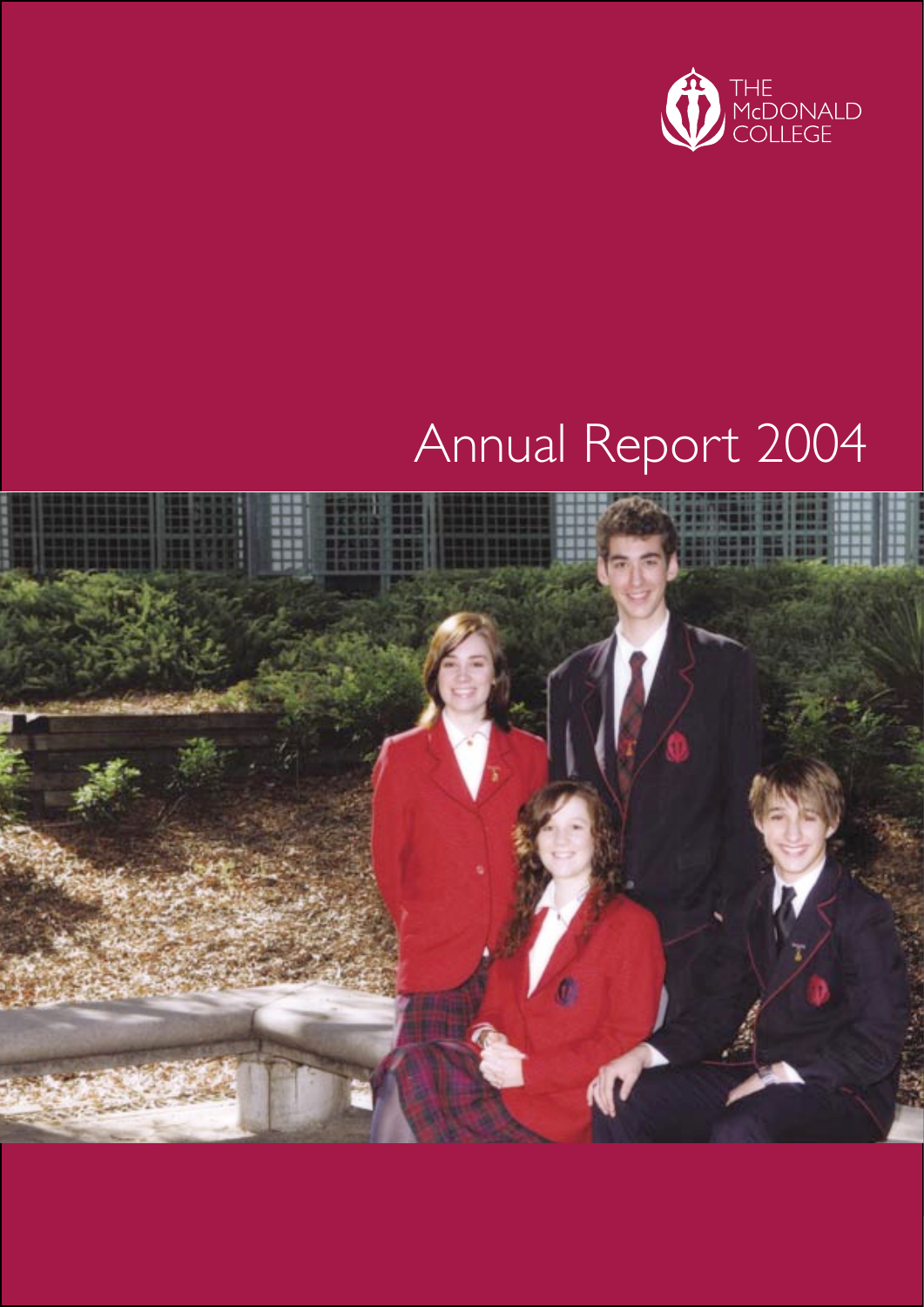# **Contents**

| 3              | Introduction from the Chairman of the College     |
|----------------|---------------------------------------------------|
| 4              | Principal's Report                                |
| 5              | Introduction                                      |
| 6              | Academic Achievement                              |
| 6              | Higher School Certificate                         |
| 8              | School Certificate                                |
| 9              | LANNA 2004 Results                                |
| $\overline{0}$ | Teaching Staff                                    |
| П              | <b>Retention Rates</b>                            |
| $\sqrt{2}$     | <b>Enrolment Policy</b>                           |
| $\overline{2}$ | Procedures                                        |
| $\overline{2}$ | Student Population                                |
| 13             | Student Welfare Policies                          |
| 13             | Child Protection Polocy                           |
| 4              | Occupational Health and Safety Policy             |
| 4              | Codes of Conduct                                  |
| 15             | Pastoral Care Policy                              |
| 15             | Communication Policy                              |
| 16             | Policies for Student Discipline                   |
| 16             | Policies for Complaints and Grievances Resolution |
| 17             | School -determined improvement targets            |
| 18             | Finance                                           |

The McDonald College 17 George Street, North Strathfield NSW 2137 phone 02 9752 0500 email marketing@mcdonald.nsw.edu.au www.mcdonald.nsw.edu.au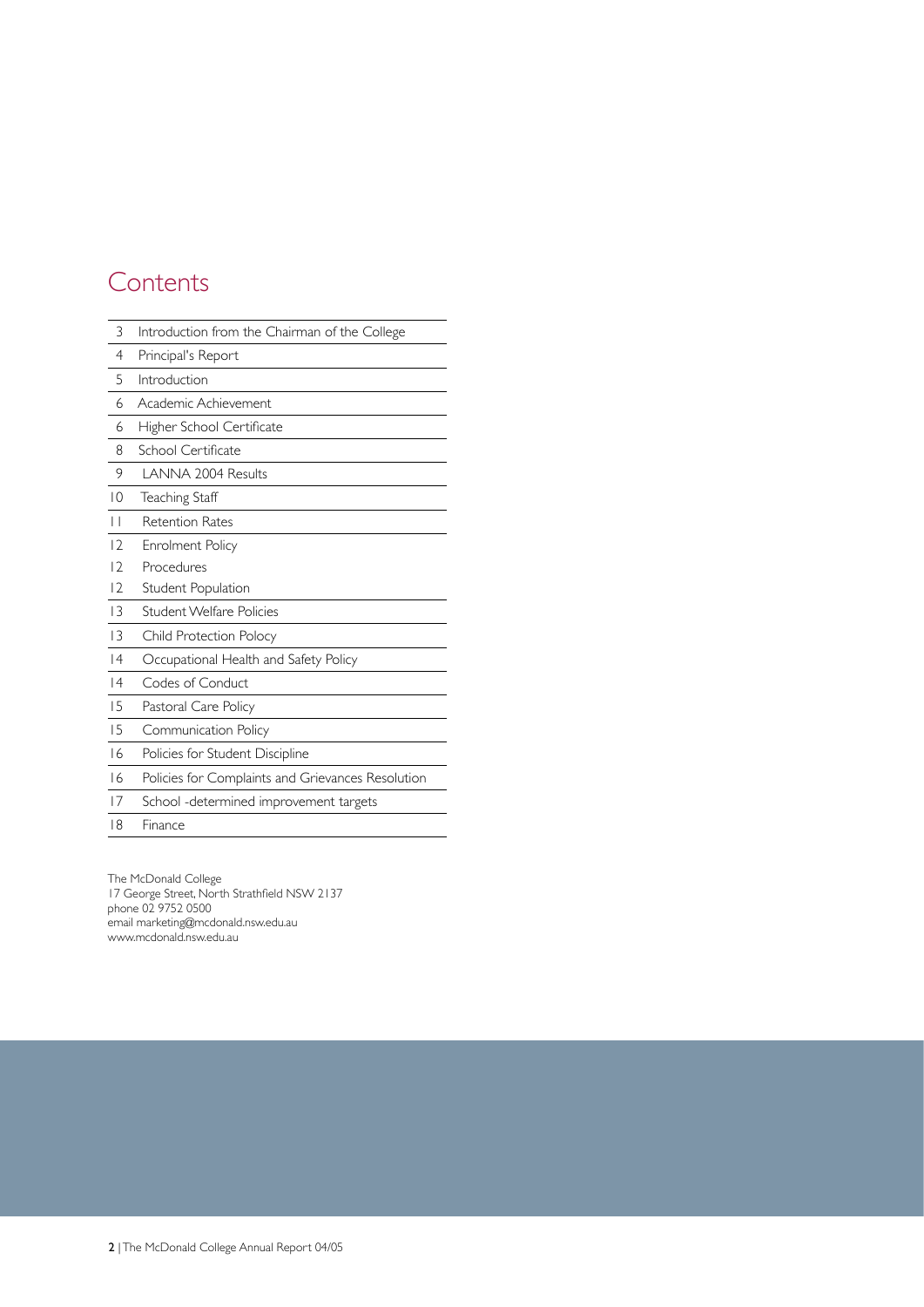### Introduction from the Chairman of the College Council

The McDonald College is administered by The McDonald College Limited which is a notfor-profit company. It has a College Council of volunteers who give their time to ensure that the original philosophy and vision is upheld and to ensure that the financial strength of the College is maintained. I would personally like to thank them for the time and dedication they give to the College.

It is with pride that the College Council presents this Annual Report for the 2004 year. The McDonald College is a unique school with special requirements that accommodate the philosophy of performing arts in education. This Report has been prepared with a view to presenting the academic results and achievements.

The 2004 Report provides details of the College's academic and financial operations in a form that is easy to read. It has followed the Board of Studies and Association of Independent Schools format that has been developed from the Grimshaw Report which sets out reporting requirements for non-government schools.

The Council recognises and appreciates the amount of time contributed by the Principal and members of the staff in preparing this Report. The Council also appreciates the outstanding teaching practices by the staff that support the maintenance of the overall education of the students in all areas of education and College activities.

We would like to take this opportunity to farewell the founding Principal, Mrs Margaret Markham, who has given 23 years in establishing the College. Under her guidance the College has grown from an original enrolment of 75 secondary students to a present enrolment of 534 students from Preparatory to Year 12.

We also welcome the new Principal, Ms Maxine Kohler, who has worked with Mrs Markham for more than 30 years and who was involved in the early establishment of the College. Ms Kohler is dedicated to the Vision of the College and has a great knowledge and love of the Performing Arts.

The wonderful support and assistance given by the Parents and Friends of the College and the Board Members of The McDonald Foundation is gratefully acknowledged.

Peter Steam

Peter Stevens Chairman of the College Council

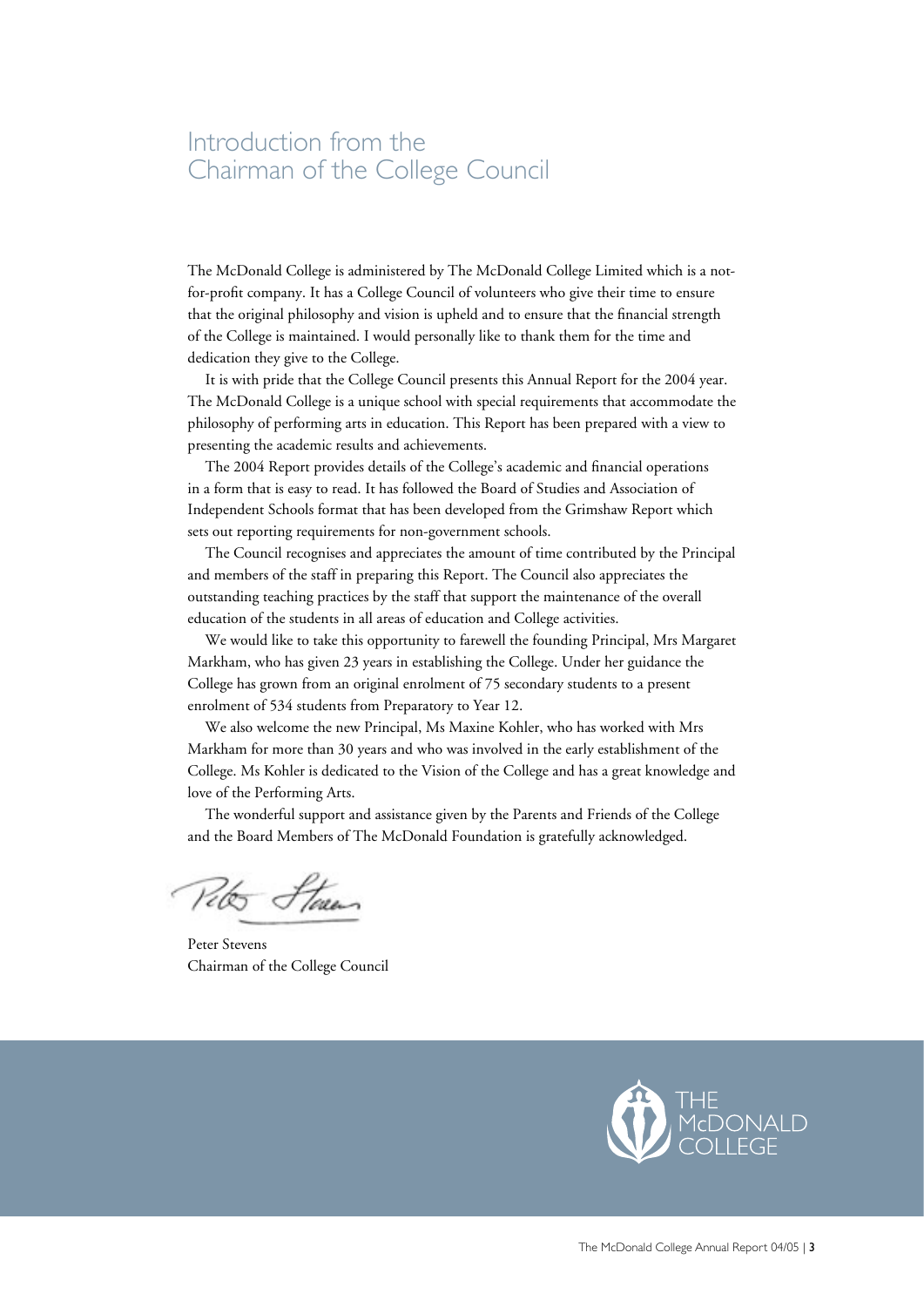### Principal's Report

2004 was a special year for me as I retired at the end of the year. Ms Maxine Kohler was appointed as Acting Principal for Term 1 2005 has now been appointed Principal from Term 2, 2005. I would like to take this opportunity of wishing her every success for her new position in the College.

The 2004 Annual Report provides a brief summary of the College's academic activities in the Preparatory, Infants, Primary and Secondary Schools as well as the financial position of the College. It is the first time that the College has published a Report of this nature other than through the usual College Newsletters, Overture and Review Magazine.

2004 was a year that was spent on consolidating the College's activities in preparation for the change of Principal. Achieving the Board of Studies Re-registration and Accreditation of the College for the following five years was a major focus for the entire staff.

I would like to thank the Chairman and Members of the College Council, the staff, the College community and all those who have dedicated themselves to assisting in the development and success of the College and in the writing and compiling of this Report.

ymartalam

Margaret Markham Principal

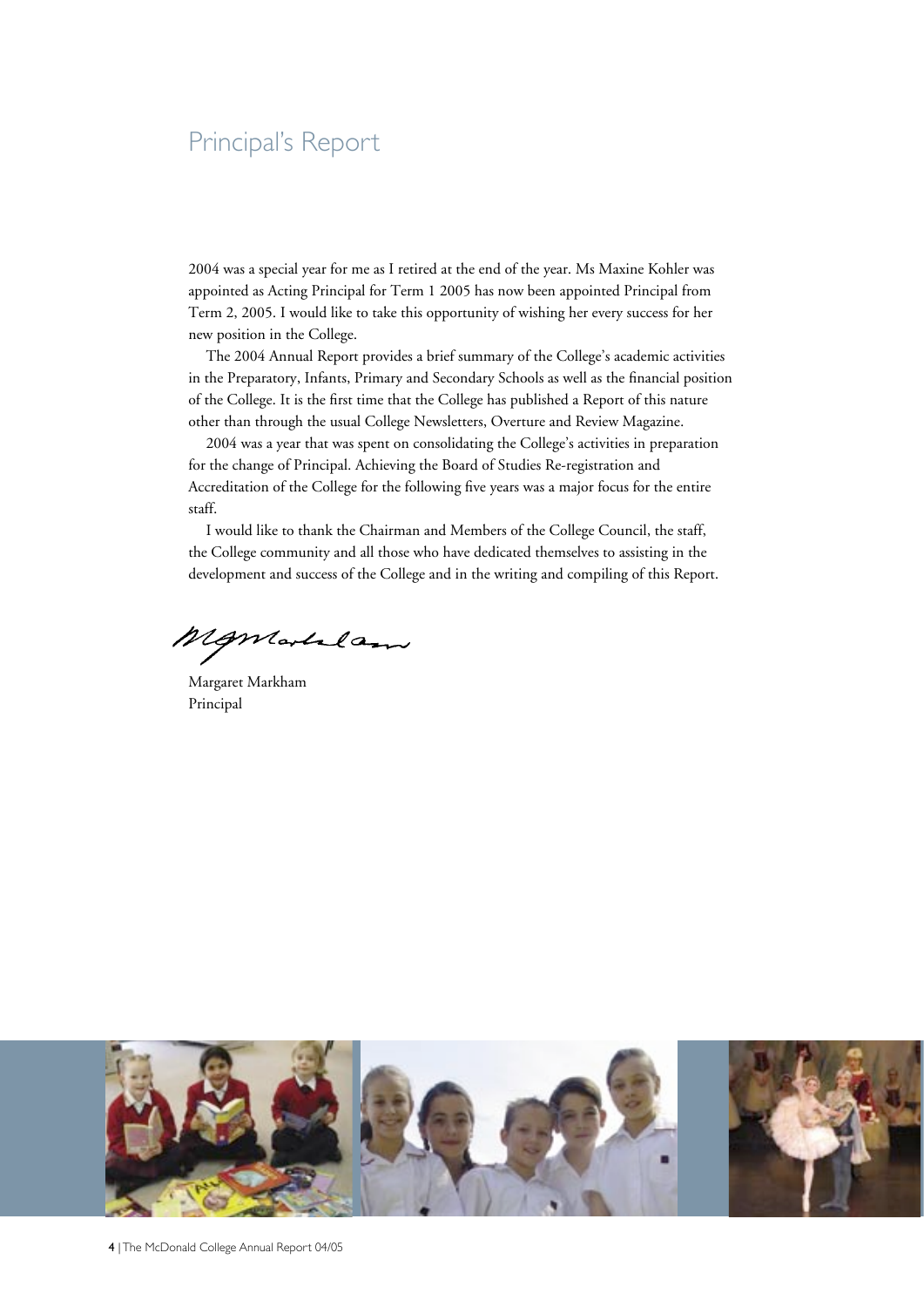### Introduction

The McDonald College is an independent co-educational, non-denominational, preparatory, infants, primary and secondary college. The College is registered and accredited to offer courses for the School Certificate and Higher School Certificate. Intellectually gifted students from Kindergarten to Year 6 are taught in specially assembled class groups, known as the Birchgrove Stream, with strict admission criteria. All College students (including the Birchgrove Stream) are encouraged to work to their potential with academic extension opportunities being offered through the Wings Program. Students with special needs are catered for by a combination of withdrawal and in class support.

In addition to the Board of Studies syllabi, our students participate in a performance program with a core culture of performing arts. This program underpins the philosophy of the College and aims to provide professional performance training to our young performing artists whilst maintaining the highest standard of academic education. A comprehensive performing arts program is also available after school hours to College students as well as the broader community.

In summary, the College is unique in providing:-

- A highly specialised performance program alongside a rigorous academic program.
- An individually differentiated curriculum for intellectually gifted students together with a general performing arts appreciation program.

Our dedicated staff are passionate and skilled in developing and nurturing each individual student's potential, ability and interest.

The College offers a breadth in cross training for all students, encouraging them to "strive for excellence" (the College motto) in a caring and tolerant environment. Creativity, self-discipline, passion, self-esteem and academic, artistic and performance achievements overall are valued outcomes by the whole College community. Students have had the opportunity to participate in: *Inter-school Exchange in Scotland*, the Commonwealth Ministers of Education Summit in Scotland, Global Young Leaders Conference in Washington and New York, Excursion to Noumea, The Shakespeare Festival, Tournament of the Minds, Debating, Public Speaking, Chess, Eisteddfods, Amnesty International, Peer Support, Premier State Ballet, to name just a few experiences.

The College supports students who achieve professional employment in the performing arts, television and film industry during their course of study by appointing tutors and/or communicating with onsite tutors to ensure all class work and Board of Studies requirements are fulfilled. The College also supports students who wish to undertake other courses at TAFE or Open High School as part of their academic program.

The College offers boarding facilities for 26 girls from Year 7-12.

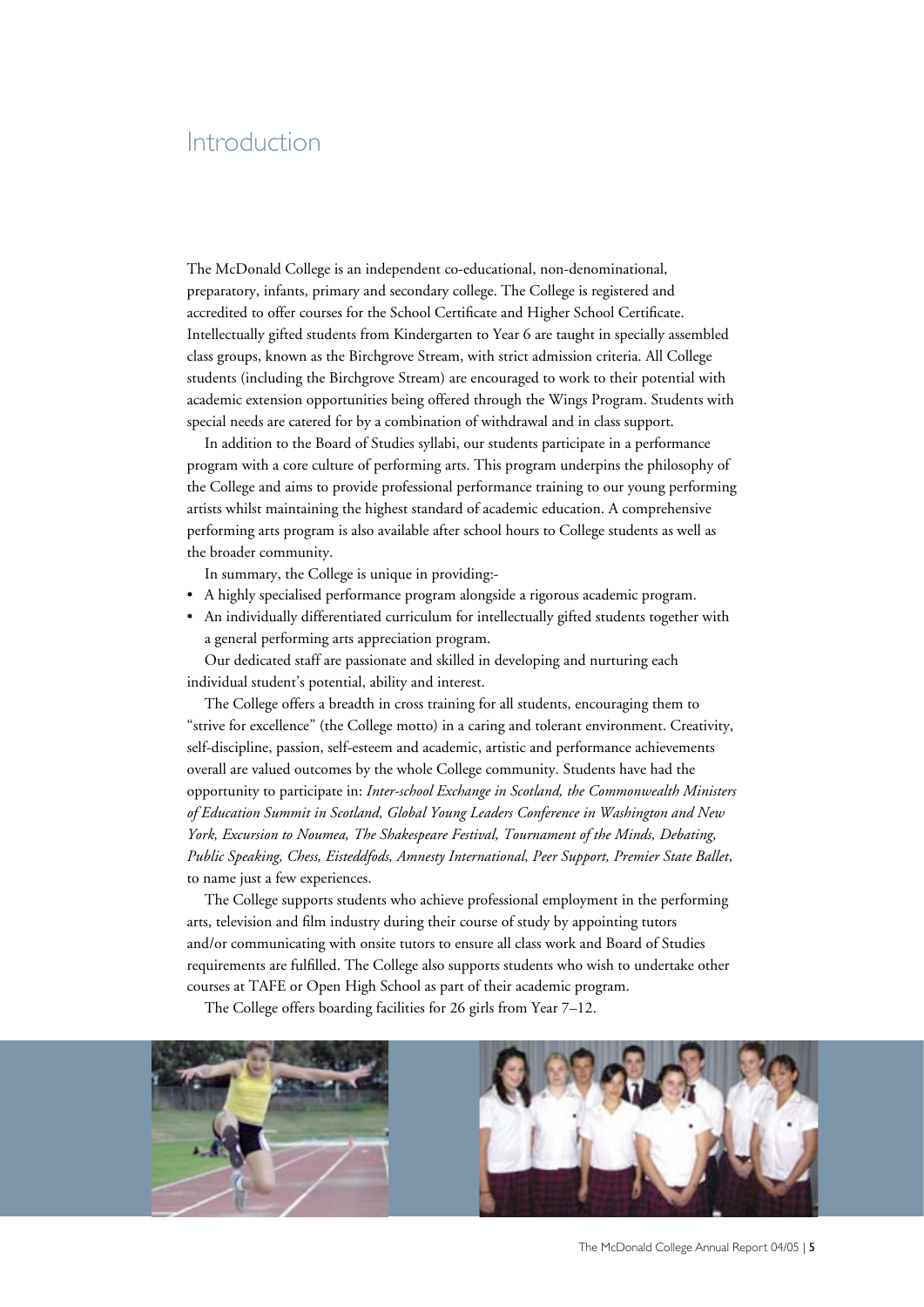# Academic Achievement

#### HIGHER SCHOOL CERTIFICATE

Among the highlights celebrated in 2004 were the sound HSC results. These results are a credit to the students, their families and the teaching staff of the College.

67 Year 12 students completed HSC exams, as well as Year 11 students who accumulated results in two HSC subjects. Once again, our students have achieved UAIs that have gained them entry into many tertiary courses of their choice.

Table 1, which follows, shows the percentage of students who have received a mark of 70 or more ie., with an HSC result falling within Bands 4, 5 or 6.

| Subject                    | % of School in Bands 4-6 | % of State in Bands 4-6 |
|----------------------------|--------------------------|-------------------------|
| Ancient History            | 72%                      | 60%                     |
| Biology                    | 79%                      | 65%                     |
| Chemistry                  | 89%                      | 67%                     |
| Dance                      | 86%                      | 61%                     |
| Design & Technology        | 62%                      | 59%                     |
| Drama                      | 92.5%                    | 74%                     |
| English (Advanced)         | 93%                      | 90%                     |
| English (Extension 1)      | Upper bands E4/E3 100%   | 81%                     |
| English (Extension 2)      | 100%                     | 87%                     |
| <b>General Mathematics</b> | 64%                      | 51%                     |
| Music I                    | 91%                      | 85%                     |
| Music 2                    | 100%                     | 73%                     |
| <b>PDHPE</b>               | 67%                      | 62%                     |
| Visual Arts                | 97%                      | 86%                     |
| <b>French Continuers</b>   | 100%                     | 74%                     |
| Entertainment Industry     | 88%                      | 60%                     |

Table 1 – HSC RESULTS 2004

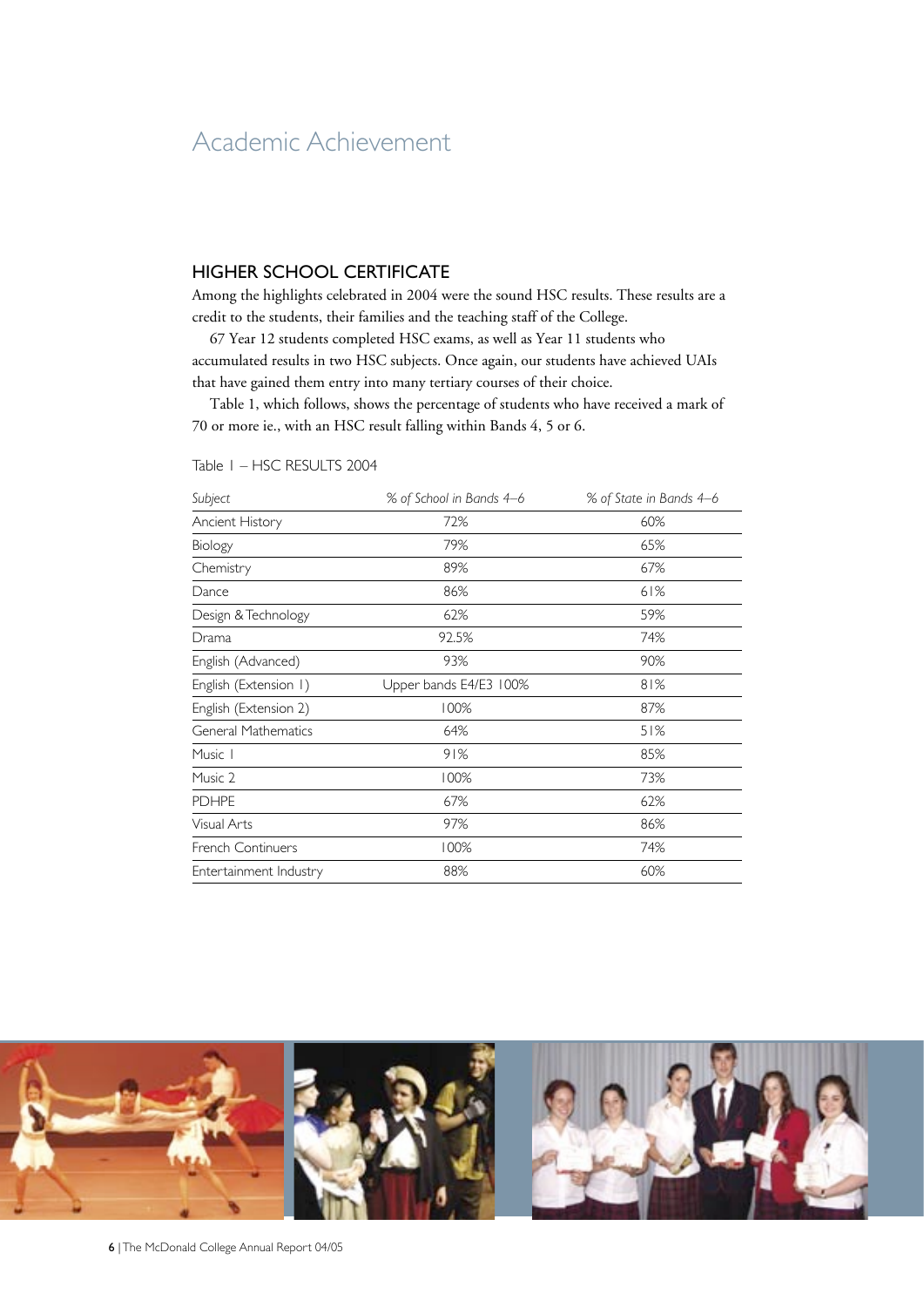Highlights of individual student results and achievements were published in Overture (February 2005).

- 50% of our candidates were placed in the top extension band, E4, for English Extension 2
- 21.24% of our Biology students were placed in Band 6 compared to the State average of 8.25%
- 18.75% of our Visual Arts students were placed in Band 6 compared to the State average of 11%. Two students had their major works chosen for Art Express, one student was chosen for the Art Express touring exhibition and two students were nominated for possible inclusion in Art Express
- 22.72% of our Music Course one students was placed in Band 6 compared to the State average of 11.5%. One student was nominated for possible inclusion in Encore, the showcase of exemplary Music works
- 10.71% of our Dance students were placed in Band 6 compared to the State average of 7.42%. Three students were selected for inclusion, and one student for possible inclusion in Onstage, the showcase of exemplary Dance works
- One Drama student was nominated for Onstage, the showcase of exemplary Drama works

Not only were the HSC class of 2004 high achievers but they were also talented performers in their chosen fields. These students were marketable to employers and successful as tertiary applicants, offering diversity in their skills, discipline and commitment.

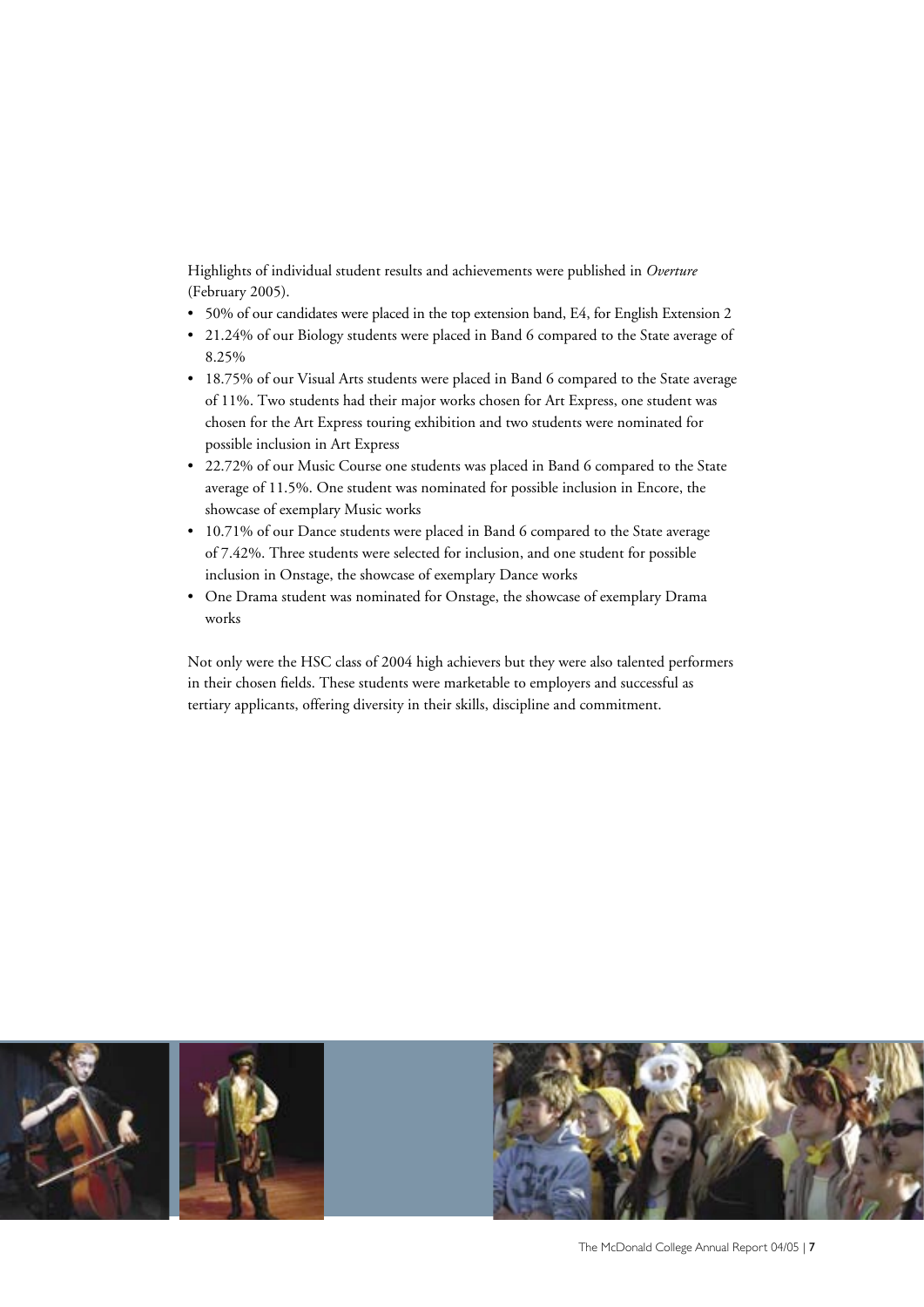#### SCHOOL CERTIFICATE 2004

The 2004 School Certificate results were also impressive. The students received their results in December, and we were very proud of their achievements. We had a candidature of 65 students and in respect of subjects, received 15 Band 6 results and 112 Band 5 results. Table 2, compares the school bands to the state bands as a percentage.



TABLE 2 – SCHOOL CERTIFICATE RESULTS 2004

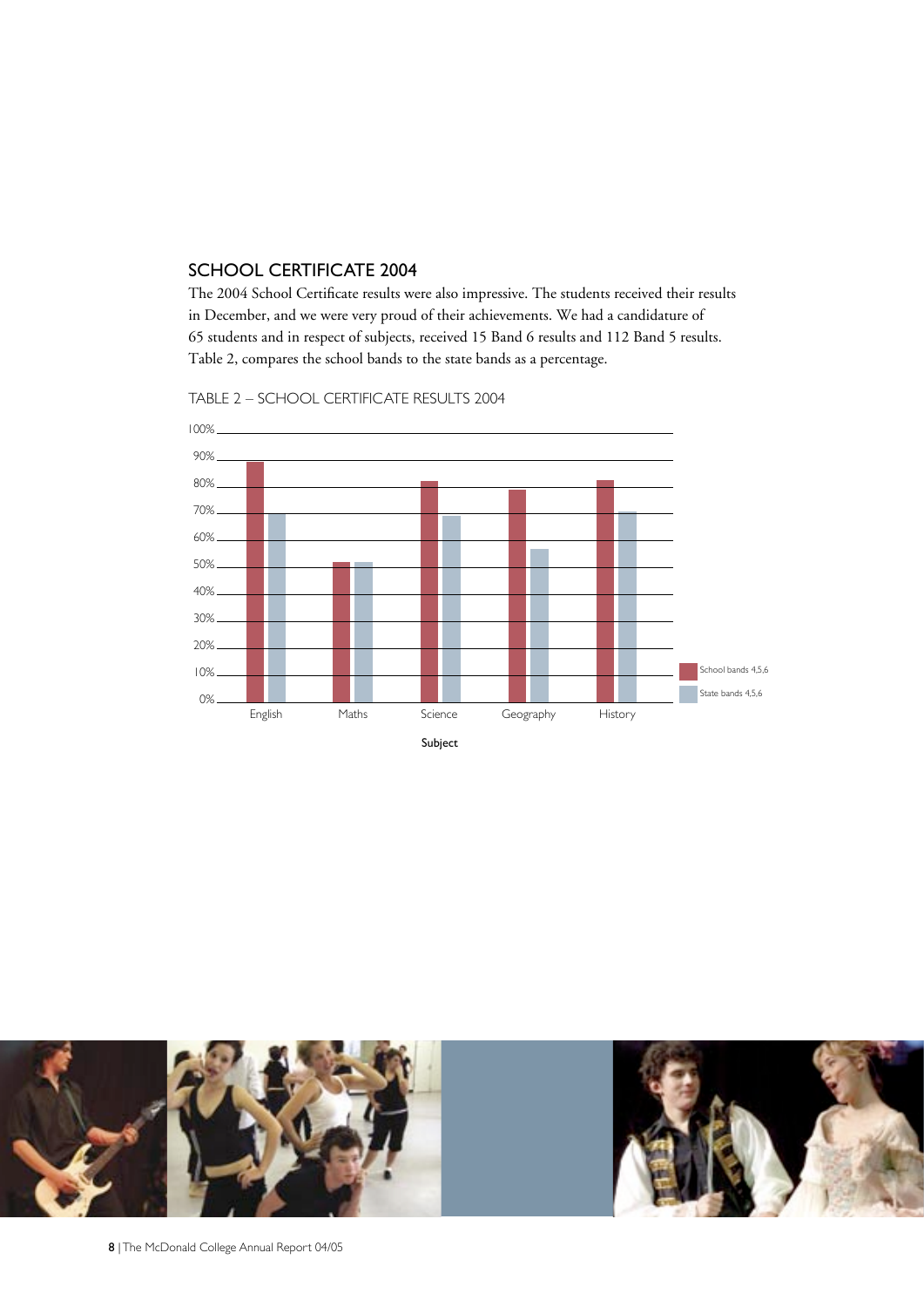# Literacy and Numeracy National Assessment (LANNA) 2004 Results

Each year students in Years 3, 5 and 7 sit for a series of benchmarking tests. Our results for 2004 are consistently above the national benchmark for all year groups tested.

TABLE 3 – LANNA RESULTS 2004

|          | Percentage of students above the national benchmark |        |        |
|----------|-----------------------------------------------------|--------|--------|
|          | Year 3                                              | Year 5 | Year 7 |
| Reading  | 94%                                                 | 93%    | 95%    |
| Writing  | 100%                                                | 100%   | 95%    |
| Spelling | 97%                                                 | 93%    | 80%    |
| Numeracy | 97%                                                 | 100%   | 90%    |



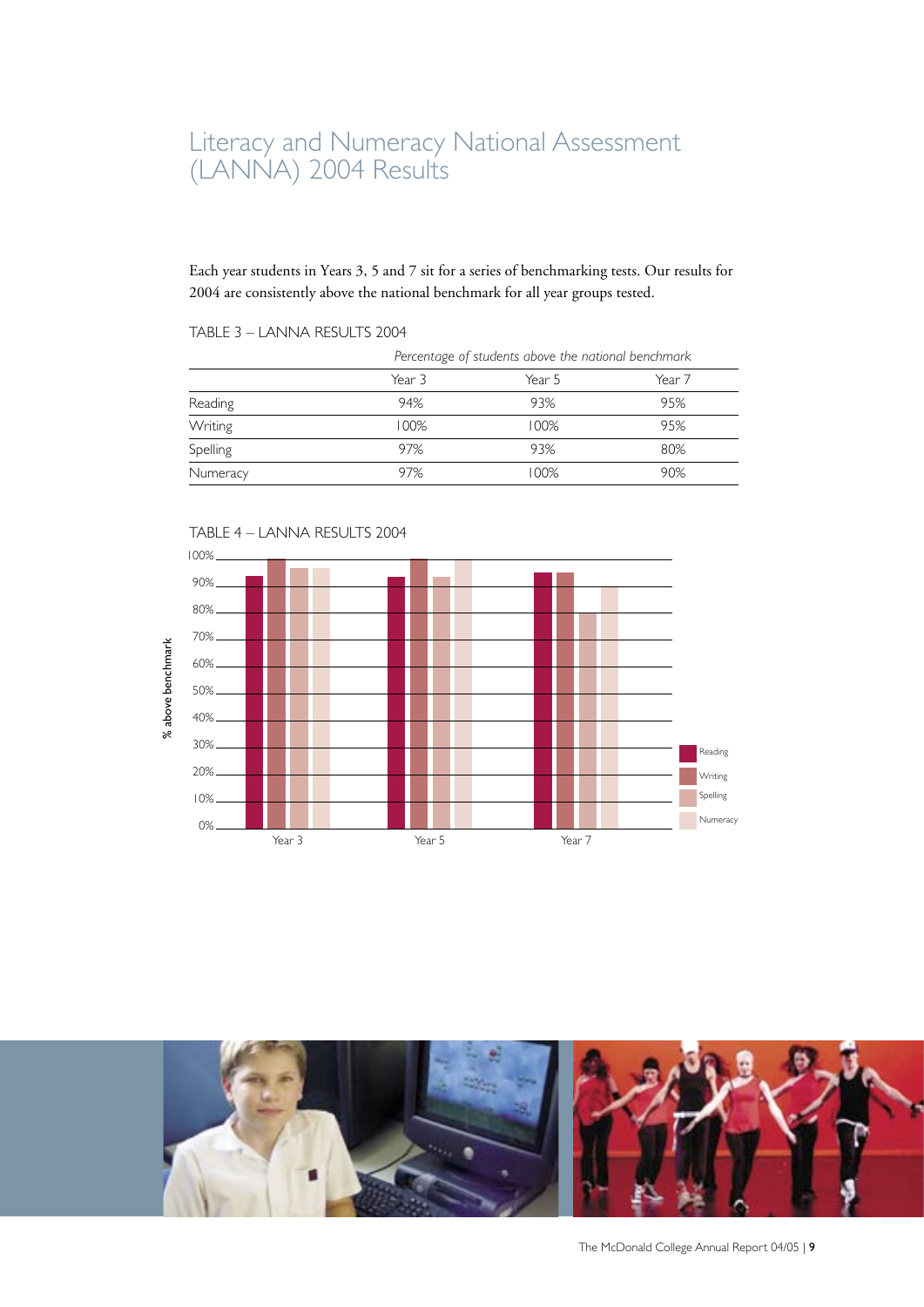# Teaching Staff

#### TABLE 5 – DETAILS OF ACADEMIC TEACHING STAFF

| Category                                                                  | Number of<br><b>Teachers</b> |
|---------------------------------------------------------------------------|------------------------------|
| Teachers who have teaching qualifications from a higher education         |                              |
| institution within Australia or as recognised within the                  |                              |
| National Office of Overseas Skills Recognition (AEI-NOOSR) guidelines, or | 46                           |
| Teachers who have qualifications as a graduate from a higher education    |                              |
| institution within Australia or one recognised within the AEI-NOOSR       |                              |
| guidelines but lack formal teacher education qualifications or            |                              |
| Teachers who do not have qualifications as described in (a) and (b)       |                              |
| but have relevant successful teaching experience or appropriate knowledge |                              |
| relevant to the teaching context.                                         | O                            |

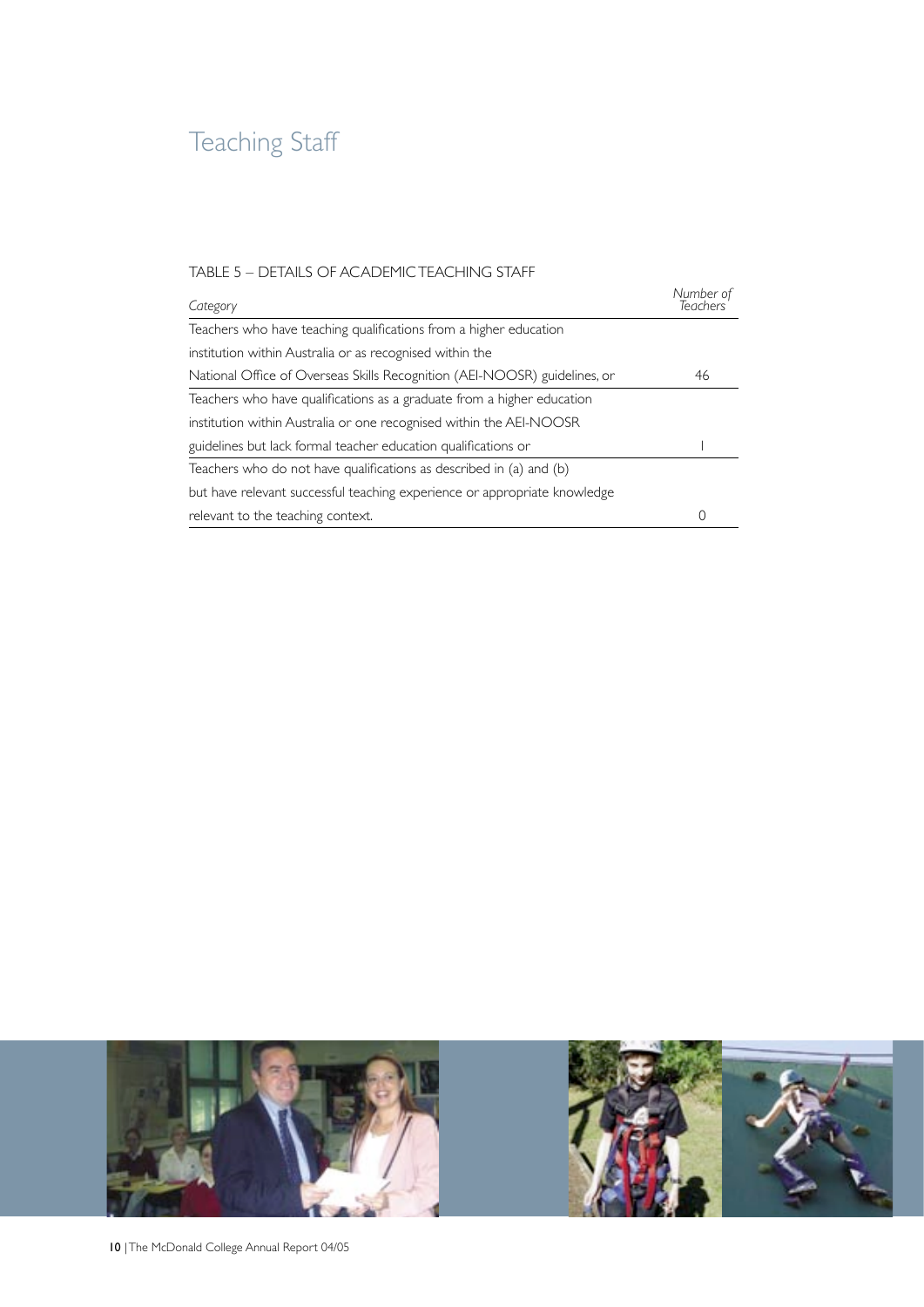# Retention rates

The apparent retention rates for year 6 into 7, Year 9 into 11 and Year 10 into Year 12 reflect the main intakes of year 7 and year 11 at the College. The apparent retention rate from Year 9 to Year 11 has increased over the last five years. Based on the information provided to the College when students leave, it would appear that students who leave during years 9, 10 or Year 11 do so for travel, financial, vocational training or relocation purposes.

| TABLE 6 – STUDENT RETENTION |  |  |
|-----------------------------|--|--|
|                             |  |  |

| Years<br>compared | Year 6<br>total enrolment<br>on census date<br>6/8/03   | Year 7<br>total enrolment<br>on census date<br>6/8/04  | Year 6<br>enrolment at<br>census date<br>remaining in<br>Year 7   | Apparent<br>retention<br>rate | Actual<br>retention<br>rate |
|-------------------|---------------------------------------------------------|--------------------------------------------------------|-------------------------------------------------------------------|-------------------------------|-----------------------------|
| 2003/2004         | 28                                                      | 4 <sub>1</sub>                                         | 23                                                                | 146%                          | 82%                         |
|                   |                                                         |                                                        |                                                                   |                               |                             |
| Years<br>compared | Year 9<br>total enrolment<br>on 27/2/02                 | Year II<br>total enrolment<br>on 27/2/04               | Year 9 enrolment<br>at 27/2/02<br>in Year    <br>27/2/04          | Apparent<br>retention<br>rate | Actual<br>retention<br>rate |
| 2002/2004         | 60                                                      | 69                                                     | 45                                                                | 115%                          | 75%                         |
|                   |                                                         |                                                        |                                                                   |                               |                             |
| Years<br>compared | Year 10<br>total enrolment<br>on census date<br>12/8/02 | Year 12<br>total enrolment<br>on census date<br>6/8/04 | Year 10<br>enrolment at<br>census date<br>remaining in<br>Year 12 | Apparent<br>retention<br>rate | Actual<br>retention<br>rate |
| 2002/2004         | 79                                                      | 75                                                     | 60                                                                | 95%                           | 76%                         |

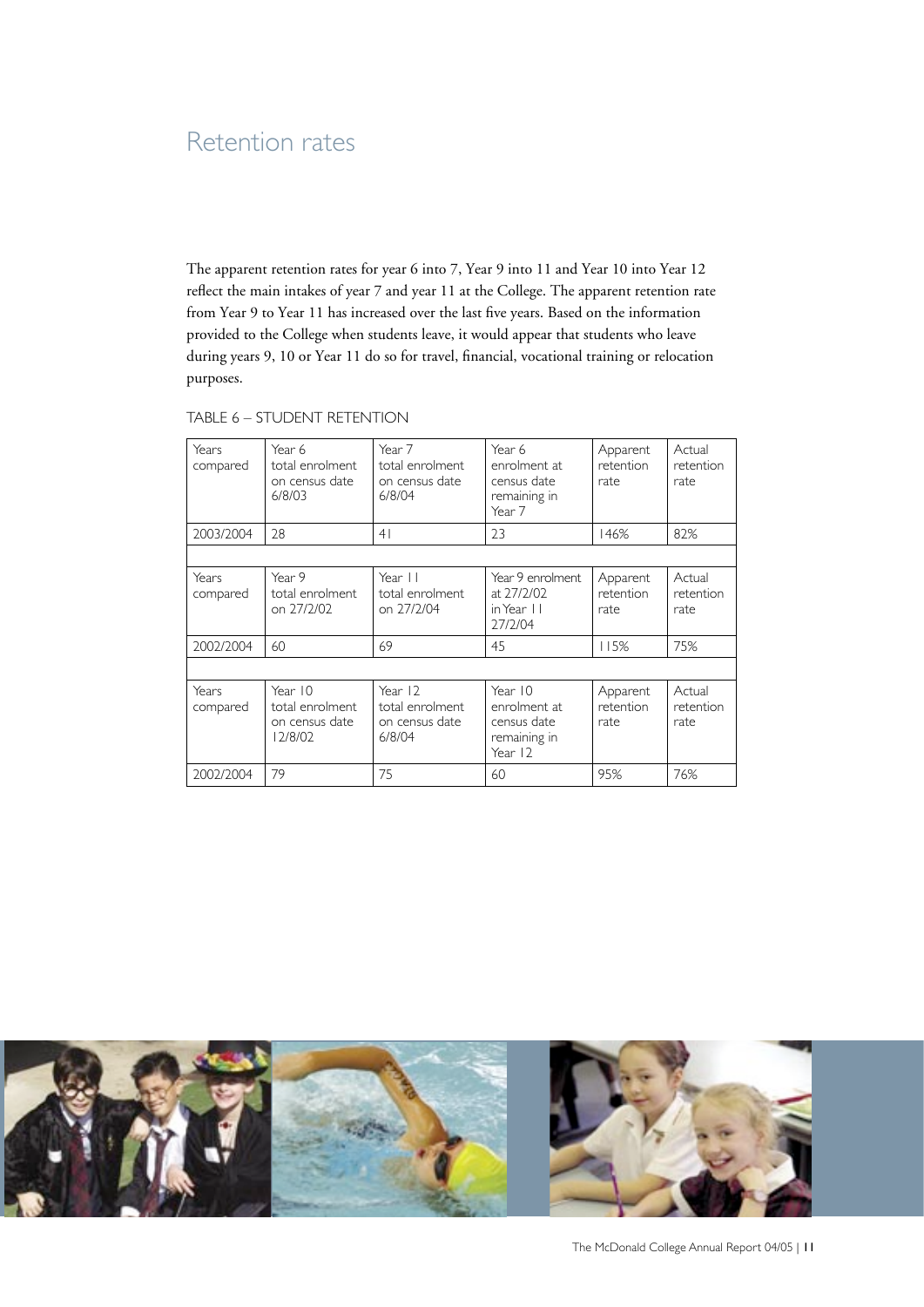# Policies

# Enrolment Policy

The McDonald College is a comprehensive co-educational, non-denominational, Preparatory to Year 12 College providing an education with a creative and performing arts focus. The College operates within the policies of the NSW Board of Studies. Applications are processed in order of receipt and consideration is given to the applicant's likely commitment and involvement in activities that support the College Philosophy. Once enrolled, students are expected to support the College's ethos and comply with the College rules to maintain the enrolment.

#### Procedures

- 1. All applications are processed according to the College's enrolment policy.
- 2. The College considers each applicant's supporting statement / interview responses regarding their ability and willingness to support the College's ethos.
- 3. The College considers each applicant's educational needs. To do this, the College will need to gather information and consult with the parents/family and other relevant persons. Students wishing to enrol in the Birchgrove Stream must undergo educational testing by an outside provider and satisfy entry requirements to be considered for admission.
- 4. The College identifies any strategies that need to be put into place to accommodate the applicant before a decision regarding the enrolment is made.
- 5. The College informs the applicant of the outcome of their application.

#### Student population

At the census date in 2004 the College had 534 students from Preparatory to Year 12. 351 students were in the senior school whilst 183 students were in the junior school. Approximately 40% of students are boys and 60% girls. The students come from a wide range of backgrounds and demographic areas. The College enrols overseas students and operates a boarding facility that accommodates 26 girls.

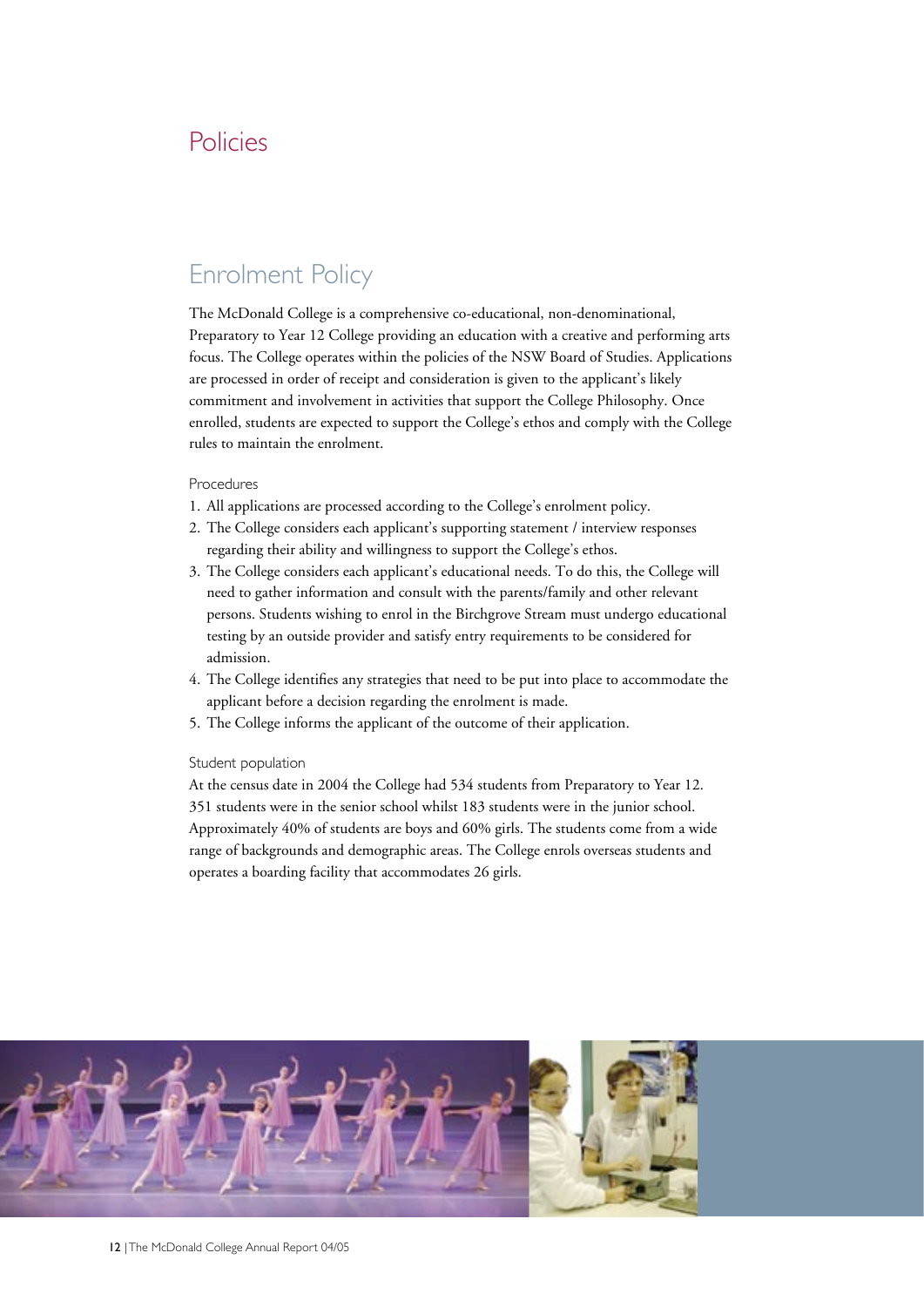# Student Welfare Policies

The College seeks to provide a safe and supportive environment which:

- · Minimises risk of harm and ensures students feel secure
- Supports the physical, social, academic, performance and emotional development of students
- Provide student welfare policies and programs that develop a sense of self-worth and foster personal development

To ensure that all aspects of the College's mission to meet the welfare needs of our students are implemented, the following policies and procedures are in place.

# Child Protection Policy

The College policy encompasses:

- Introduction to the Legislation, definitions, concepts and requirements.
- Creating a Safe Learning Environment
- Reporting and Investigating
- Reportable Conduct
- Risk Management
- · Investigation processes
- · Documentation

Training and professional development has been undertaken to inform staff of their responsibilities under the Child Protection Legislation. A copy of the policy is available for viewing from the Registrar upon request.

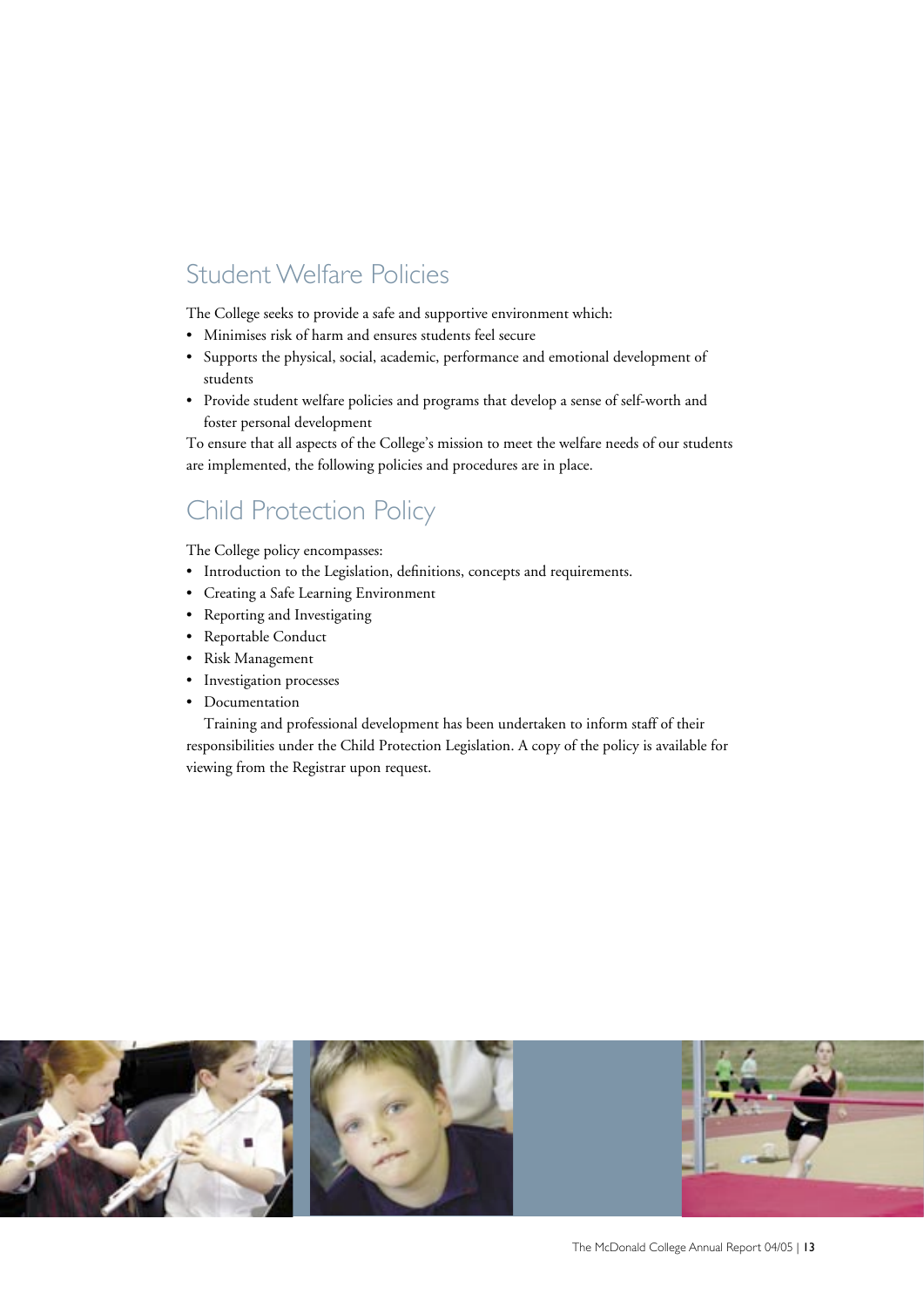# Occupational Health and Safety Policy

The College has a range of policies and procedures relating to:

- Security sprocedures for security of the grounds and buildings
	- use of grounds and facilities
	- emergency procedures
	- · travel on school-related activities

Supervision . duty of care

- risk management
- levels of supervision for on-site activities
- guidelines for supervisors

During 2004 new fire procedures were implemented and staff training carried out. Supervision levels for excursions were revised and incorporated into the policy. Policies are available for viewing from the Registrar upon request.

## Codes of Conduct

The College has a range of policies and procedures including:

- Codes of Conduct for Staff and Students
- Behaviour Management
- Student Leadership / Peer Support

Anti-bullying strategies and policy were revised and included in the Code of Conduct and the role of prefects was reviewed and new guidelines incorporated during 2004. Detail of such policies and procedures are found in the Student Diary and College Handbooks.

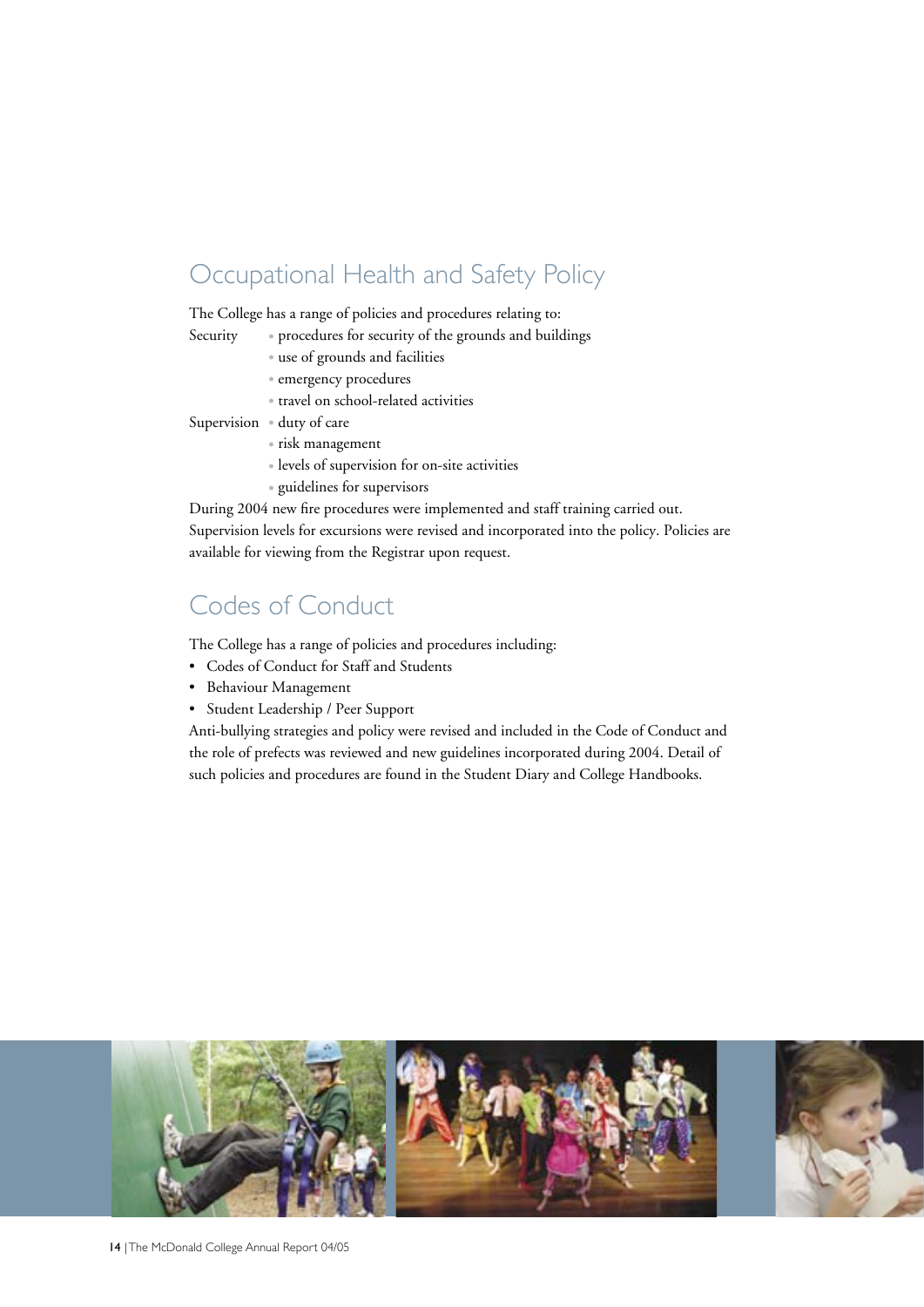# Pastoral Care Policy

The College has a range of policies and procedures including:

- The Pastoral Care system involves a structured program for students, Year Co-ordinators and the Director of Student Welfare
- Availability of and access to special services such as counselling within the College and access to outside counsellors where appropriate.
- Health care procedures
- Critical Incident Policy
- Homework Policy

Sick Bay procedures were revised in 2004. Health and Homework procedures are printed in the Student Diary and in Parent and Student Handbook. The Critical Incident Policy is available for viewing from the Registrar upon request.

# Communication Policy

The College has a range of formal and informal mechanisms in place for facilitating communication between the school and those with an interest in the student's education and well-being. These may be found in the Student Diary and College Handbooks.

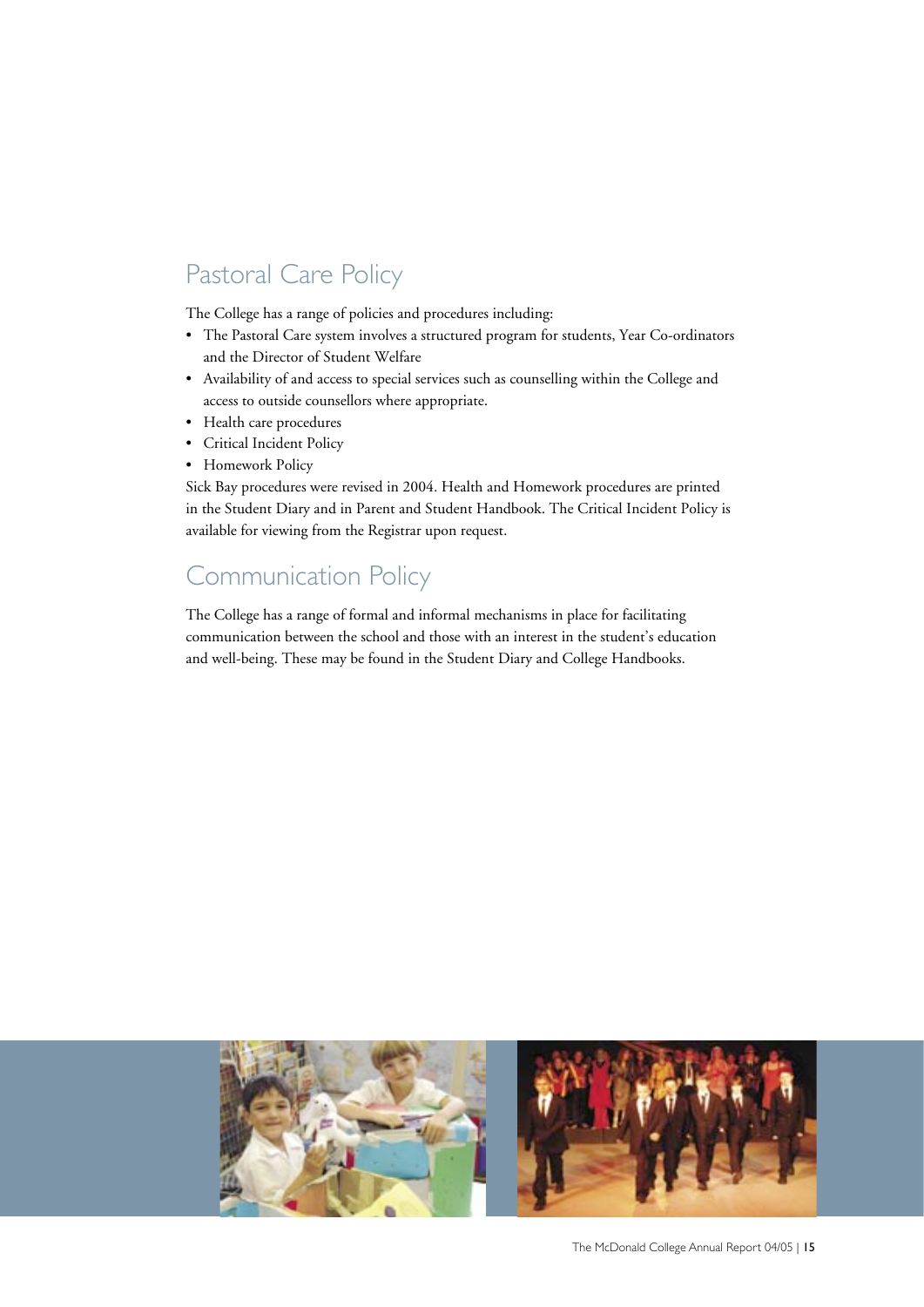# Policies for Student Discipline

Students are required to abide by the College rules and to follow the directions of teachers and other people with authority delegated by the College. Students are expected to act with respect for others and for themselves at all times whilst valuing their own wellbeing, opportunities to learn and the reputation of the College. Where disciplinary action is required penalties imposed vary according to the nature of the breach of discipline and a student's prior behaviour. Corporal punishment is not permitted under any circumstances.

Disciplinary action that may result in any sanction against the student including suspension, expulsion or exclusion will be based on principles of procedural fairness.

The full text of the College's discipline policy and associated procedures is provided to all members of the College community through:

- College Handbooks
- The Student Diary
- The Parent Information booklet

During 2004 the College's discipline policies and procedures were reviewed as part of the review of Pastoral Care within the College. The discipline policy for implementation in 2005 contains revised procedures for disciplinary action that continue to be based on the principles of procedural fairness.

# Policies for Complaints and Grievance Resolution

The College's policy for dealing with complaints and grievances includes processes for raising and responding to matters of concern identified by parents and/or students. These processes incorporate, as appropriate, principles of procedural fairness.

The full text of the College's policy and processes for complaints and grievance resolution is provided in the College Handbook and the information booklet for the College Council. An appropriate outline of the policy and processes is also in the student diary and on the College intranet.

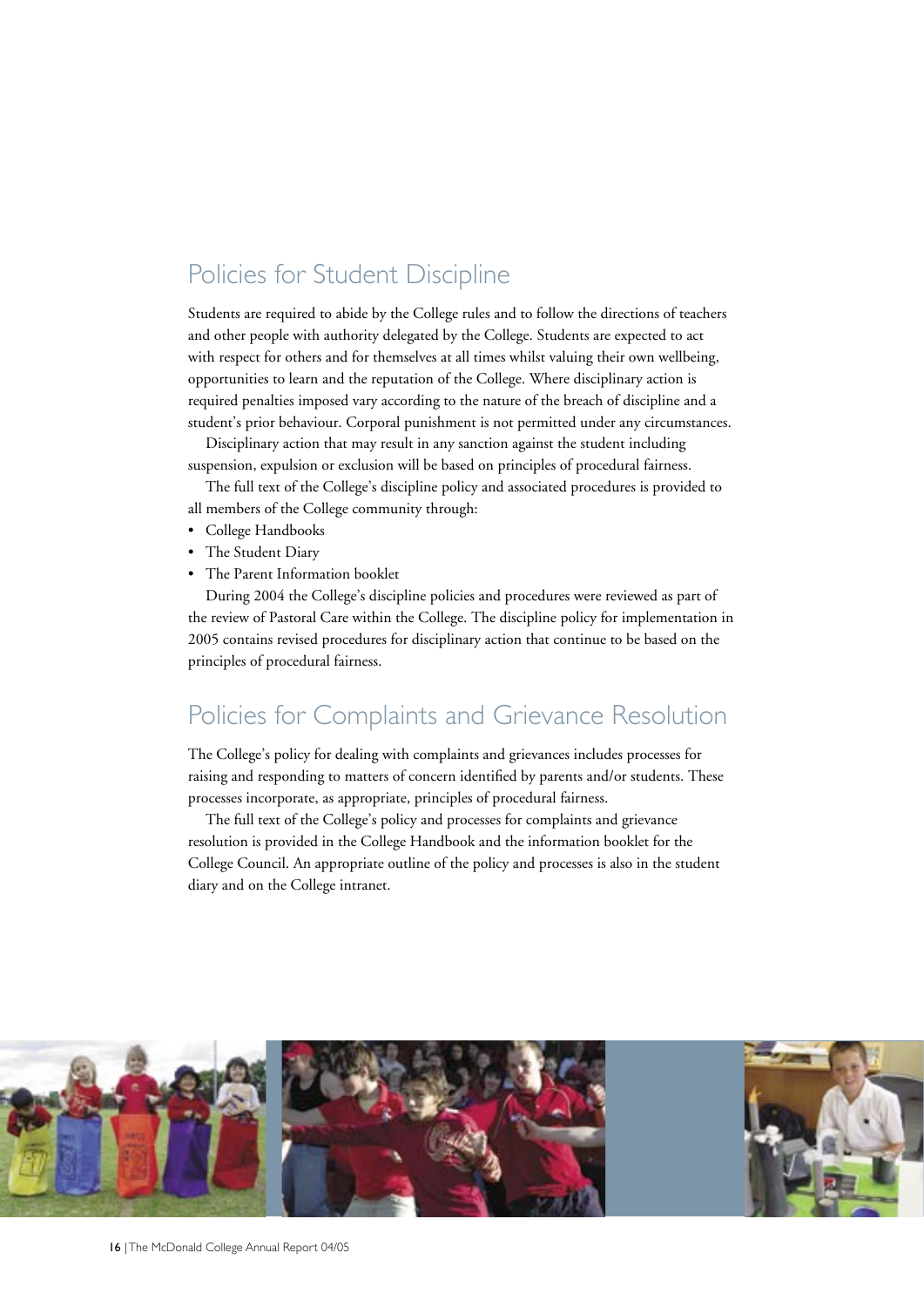# School-determined improvement targets

| Area                                                                         | Priorities                                                         | Achievements                                                                                                                                                                  |  |
|------------------------------------------------------------------------------|--------------------------------------------------------------------|-------------------------------------------------------------------------------------------------------------------------------------------------------------------------------|--|
|                                                                              | Improved literacy intervention<br>and numeracy intervention        | Increased small group<br>withdrawal<br>Additional in-class support<br>AIS Learning Support grant                                                                              |  |
| Teaching and learning                                                        | Successful renewal and<br>accreditation with NSW BOS<br>for $K-12$ | Programs redeveloped, written<br>and implemented in 2004<br>according to BOS requirements<br>leading to successful re-<br>registration and accreditation<br>for next 5 years. |  |
|                                                                              | Expanded vocational education<br>offerings for HSC                 | Entertainment Industry added<br>to subjects for Year 11, 12, 2004                                                                                                             |  |
| Student achievements                                                         | Improved literacy results<br>Increased sport participation         | Outstanding LANNA Results<br>Improved sporting<br>achievements                                                                                                                |  |
| Student welfare                                                              | Revised Code of Conduct                                            | Completed and included in<br>student welfare policies                                                                                                                         |  |
|                                                                              | Training in OH&S,                                                  | Staff trained                                                                                                                                                                 |  |
| Staff development                                                            | Child Protection, First Aid<br>requirements                        | Procedures for training new<br>staff developed                                                                                                                                |  |
| Improved facilities for<br>Facilities and resources<br>Preparatory to Year 8 |                                                                    | New Preparatory to Year 8<br>campus and playground                                                                                                                            |  |

TABLE 7 – ACHIEVEMENT OF PRIORITIES FOR 2004

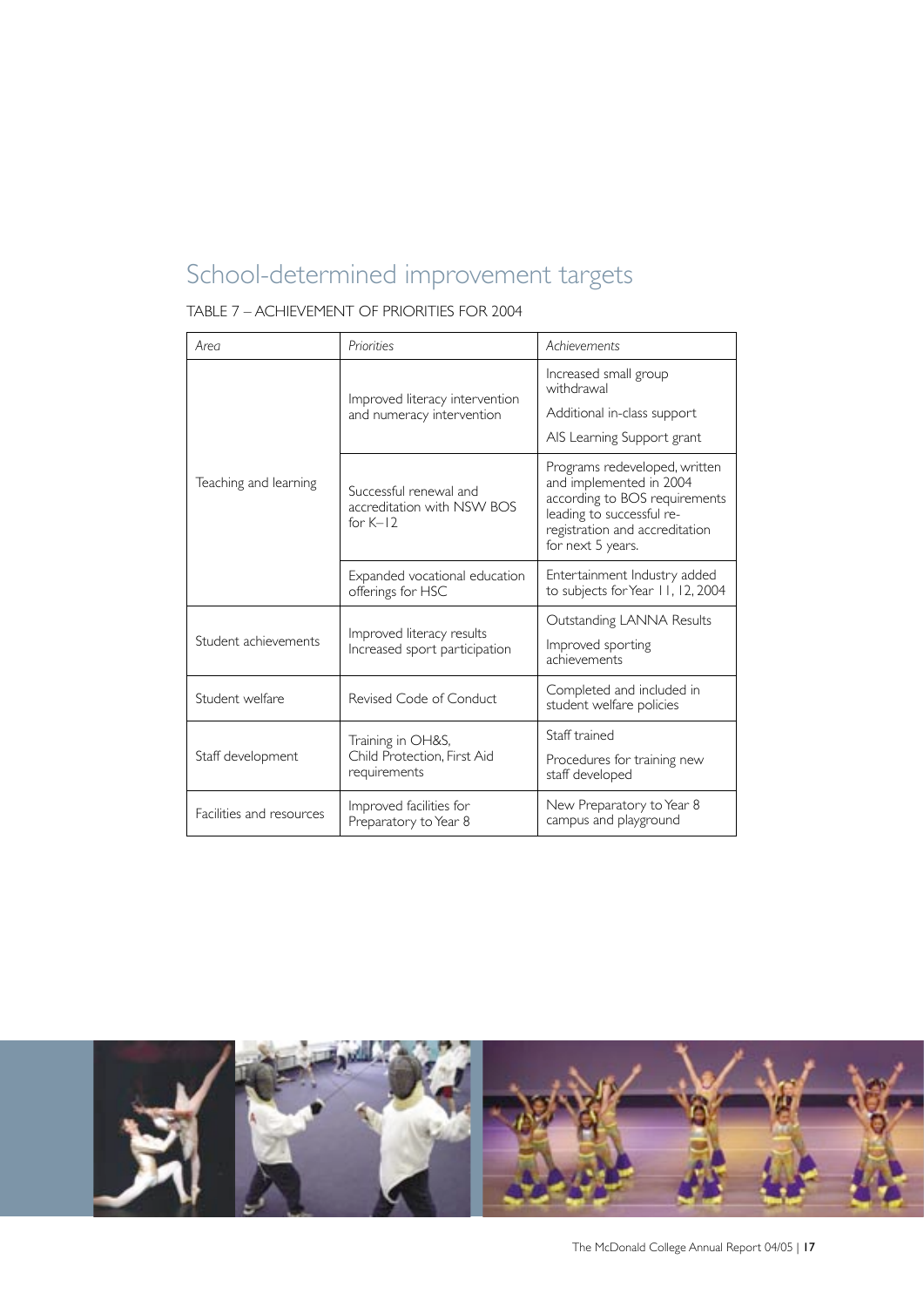# Finance

Tables  $8$  (a)  $\&$  (b) provide graphic representations of income and expenditure. The College's finances are managed by the Finance Committee of Council which includes the Deputy Chairman and Treasurer of the College Council; Principal, Business Manager and Accountant. This committee meets each month and regularly reports to Council.

TABLE 8(a) – Recurrent/capital INCOME



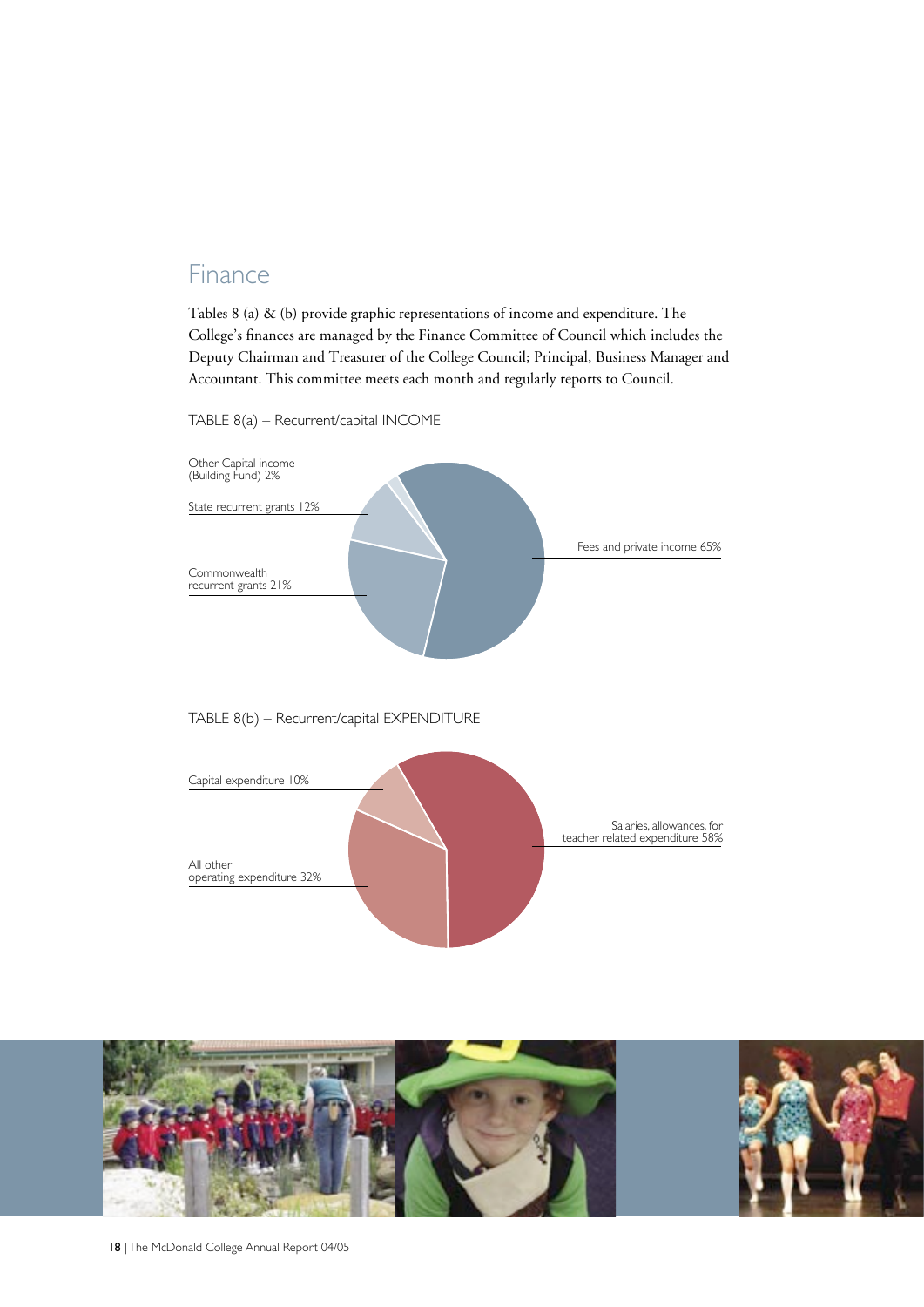The McDonald College Annual Report 04/05 | 19